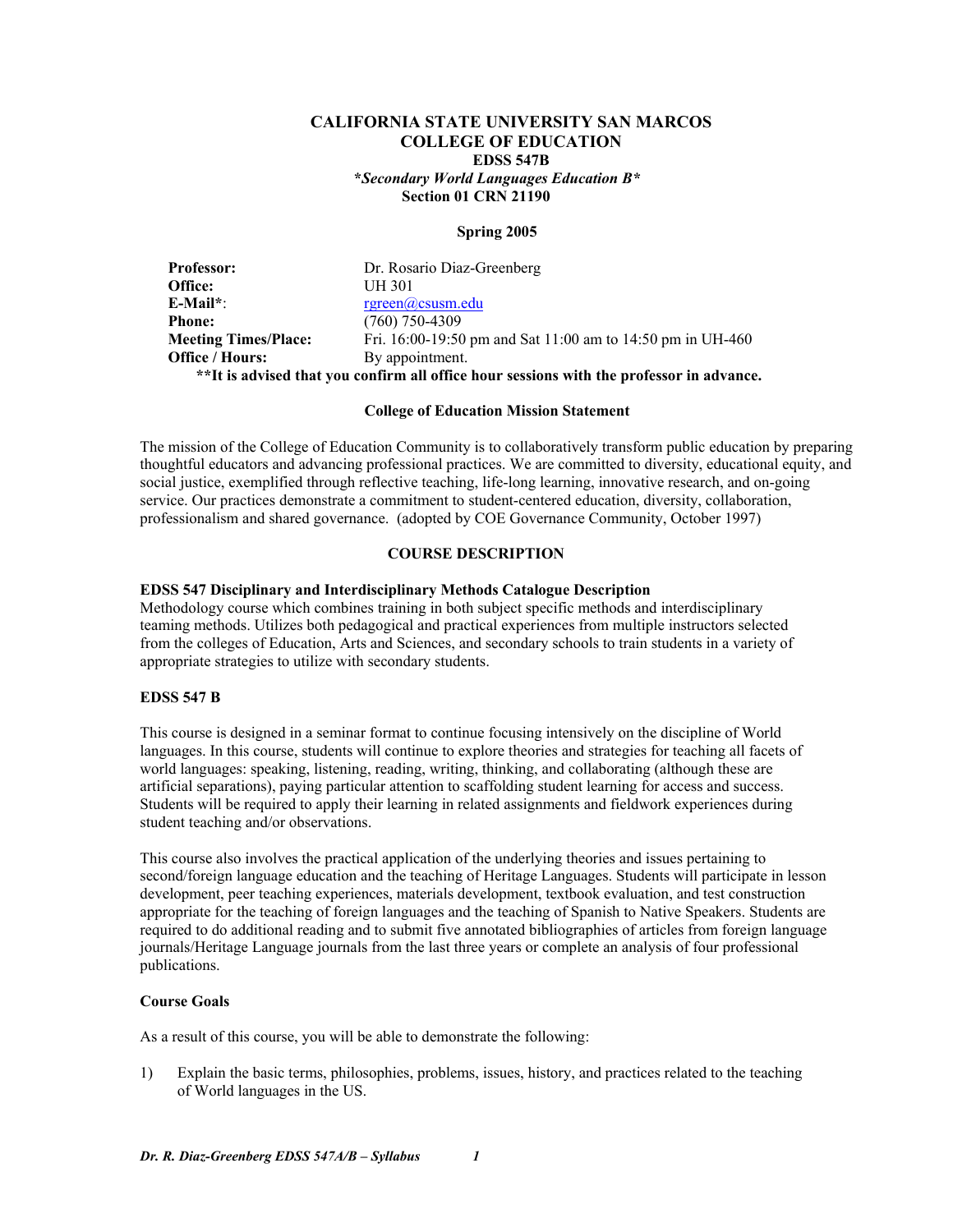- 2) Demonstrate understanding/application of the national standards for Foreign Language education.
- 3) Explain the theoretical framework upon which Foreign Language education is founded.
- 4) Demonstrate understanding of existing student identification, assessment, and language designation/levels for Foreign Language in the USA.
- 6) Demonstrate understanding of Foreign Language and Heritage Language education and their implications for curriculum, instruction, and educational policy.
- 7) Explain the meaning of culture and the necessity for cultural convergence in schools.

8) Use Service-Learning techniques to create a more just and humane learning environment, and help students in their growth and development as human beings.

## **Course Objectives**

- 1. Student teachers create a bank of activities for their classroom addressing the needs of groups of students with different achievement levels in L1 and L2.
- 2. Students create a list of resources available through their school, district or county office,
- 3. Student teachers analyze and evaluate curriculum they are currently using and provide suggestions for improvement.
- 4. Student teacher develops lesson models incorporating different second language instructional methodologies and other approaches such as cooperative learning.
- 5. Students produce a lesson using video technology (camcorder, video, and videodisc)
- 6. Student teachers develop assessment tools using different approaches
- 7. Student teachers are able to incorporate Service-Learning in their lesson planning and classroom setting

## **Unique Course Requirements: Community Service Learning**

Community Service Learning is an integral part of this class. Community Service Learning engages students in active learning experiences that enhance classroom instructional activities, while addressing social, economic, political, health, and environmental needs of people in the community. Students learn while doing and while reflecting on what they do.

**A unique aspect of this course is a focus on the educational needs of children in developing countries. In a unique collaboration between CSUSM's College of Education and bilingual Mayan schools in Guatemala, the students enrolled in this course are provided with an opportunity to participate in an international service-learning project called "Solidarity-not Charity" as part of the Service Learning component of the course**.

## **Texts and Materials**

## **Required Texts**

- 1. Shrum, J.L. & Glisan, E.W. (2000). Teacher's handbook: Contextualized language instruction,  $2^{nd}$ Edition, Heinle and Heinle. ISBN/ISSN 08384-1465-6
- **2.** Handbook Homepage: http://thandbook.heinle.com
- 3. California Frameworks for Foreign Language ( Available from CDE)
- 4. Handbook of selected readings

## **Recommended Texts:**

Curtain, H.A. & Pesola, C.A. (1994) Languages and Children-Making the Match, 2nd Ed., Addison-Wesley. One school textbook at grade level curriculum. (This may be borrowed from the instructor or a local school.) A teacher's edition would be most appropriate. One VHS video tape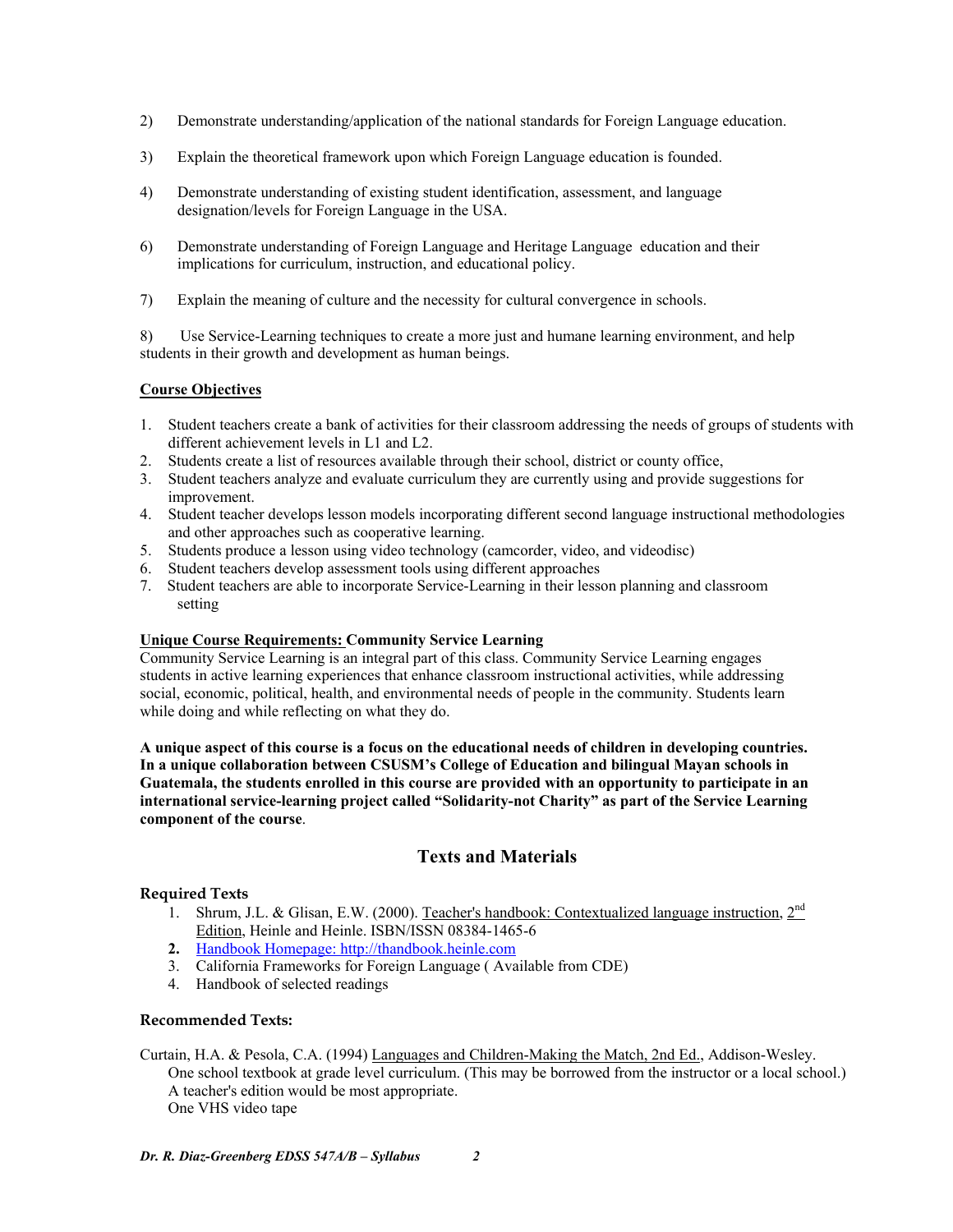**NOTE:** All texts and readings MUST be brought to ALL class sessions.

## **Professional Development Responsibilities**

## **Professional Membership:**

CABE www.bilingualeducation.org ACTFL www.actfl.org , AATSP www.aatsp.org, TESOL http://www.tesol.edu/, or other appropriate organizations. Check sites for California Foreign Language http://www.standford.edu/group/CFLP and for http://www.clta.net

## **Conference Attendance:**

• *California Association for Bilingual Education* Annual Conference, Los Angeles Convention Center, February 2005

## **Professional Reading:**

*FLTEACH-* http://www.cortland.edu/flteach/welcome.htmlx All students should subscribe for at least a threeweek period. The topic of FLTEACH, a listserv founded in 1994 by Jean LeLoup and Robert Ponterio, is foreign language teaching methods including high school/college articulation, training of student teachers, and curriculum. Current membership includes colleagues across the country as well as around the world. In order to subscribe:

*Send a message to:* LISTSERV@listserve.acsu.buffalo.edu In the message put only the following: SUBSCRIBE FLTEACHfirstnamelastname Example: SUBSCRIBE FLTEACH maryjones

Send the message just like that- no signature or anything else. You will get a welcome message by return e-mail with instructions on how to use FLTEACH. You might want to consider other options that are available such as by **subscribing to the DIGEST option, you will get messages only once a day under one heading "FLTEACH" (This option is highly recommended in order to receive the most information with the list text)**

## **Journals**

*Foreign Language Annals* (ACTFL)

*Learning Languages* (NNELL)

*Hispania* (AATSP)

*Modern Language Journal*

*Studies in Second Language Acquisition*

*TESOL Quarterly*

*NABE Journal* 

## **Grading**

*Grading Scale:* A=90+, B=80-89, C+=77-79, C=73-76, C-=70-72, D+=67-69, D=63-66, D-=60-62, F=59 or lower.

 *Submission Schedule:* Work submitted within one week late will be reduced by one letter grade. Work received over one week late receives no credit.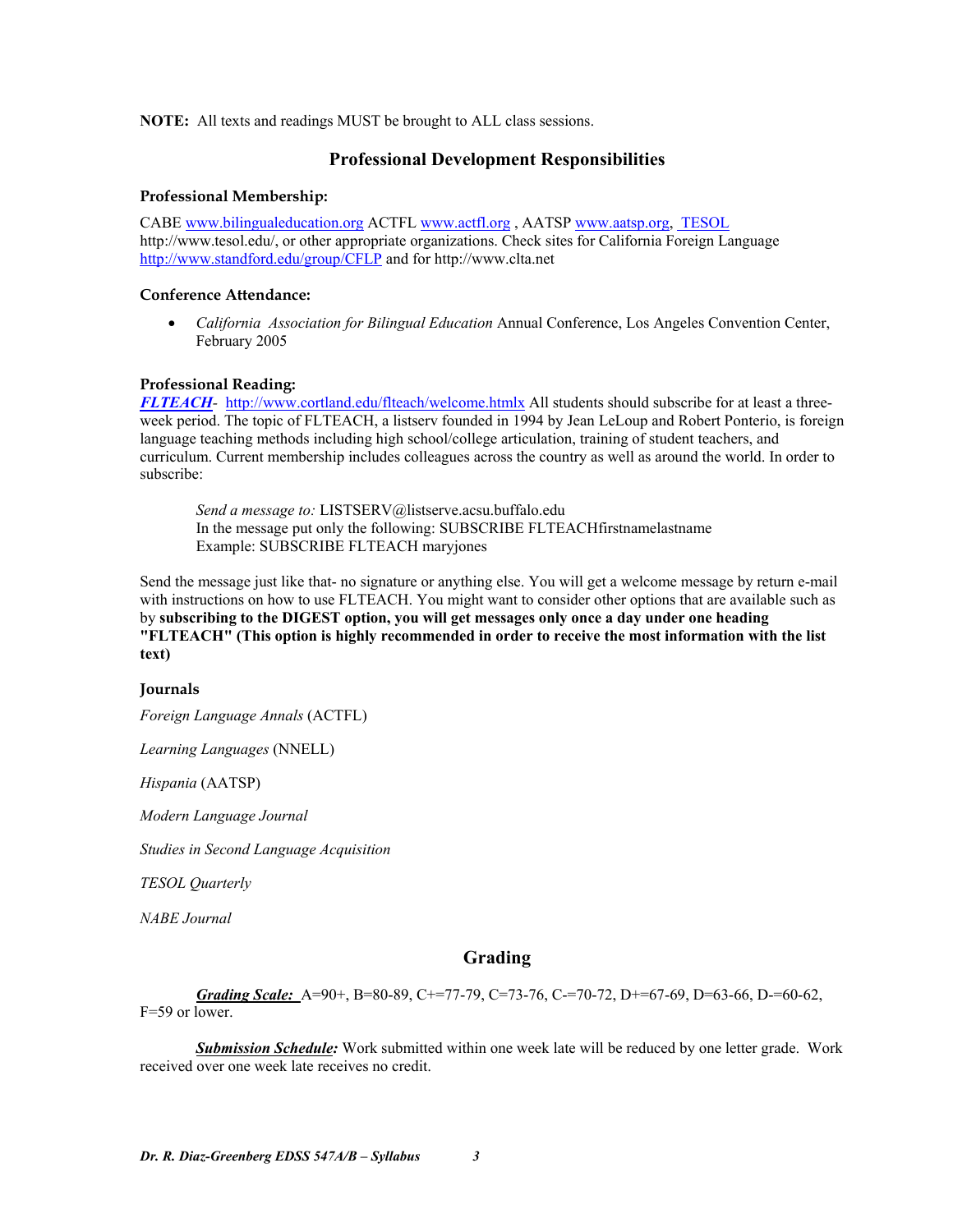*Grading Emphasis*: Each written assignment will be graded approximately 80% on content and context (detail, logic, synthesis of information, depth of analysis, etc.), and 20% on mechanics (grammar, syntax, spelling, format, uniformity of citation, etc.). All citations will use APA format.

## **Assignments**

| <b>Attendance &amp; Participation</b>             | 10 points |
|---------------------------------------------------|-----------|
| <b>Commercial/Public Announcement lesson</b>      | 10 points |
| <b>Participatory Research activity on culture</b> | 20 points |
| <b>CALLA Unit and Reflective Statement</b>        | 50 points |
| <b>Outcome Assessment</b>                         | 10 points |

## **Assignments:**

All assignments are due on the dates indicated. Assignments must be typewritten/word processed, doublespaced and with standard margins. It is expected that all assignments will reflect university-level composition and exposition. Use of electronic spelling and grammar checking is encouraged. Assignments may be submitted via e-mail as enclosures. If you choose to submit your work electronically, please send it to the e-mail address indicated, to ensure timely receipt and response. Text should be readable by MS Word 2000 (Windows XP). If submitting in paper form, **submit 2 copies of all work - one will be returned to you with a grade and the other will be retained on file. Visuals and/or poster size assignments will not be collected.** 

**Integrated Thematic CALLA Unit Plan (50 points)** - Providing rigorous academic instruction that also facilitates World language acquisition is critical to the academic achievement of World language learners. This assignment will provide you with an opportunity to demonstrate ways in which curriculum and instruction, while remaining grade level appropriate, can be modified so that it is comprehensible to World language Learners. Parts of this assignment will be done in class and thus collaboration is highly encouraged. You will design a unit of at least three sequential lessons that employ CALLA methodology. Lesson plans, should be formulated to meet the needs of Foreign Language Learners. This project is due the day you present your interactive lesson to the class. Here is the basic format for this assignment:

- I. THEMATIC UNIT OVERVIEW: Using the Multicultural Literature assignment as a starting point, you will provide an overview of the following (Template to follow):
- 1. Describe the target students' **grade level(s), language level(s), program placement information.**
- 2. Identify the **major concepts** that you want children to learn in the unit.
- 3. Identify the areas of curriculum **(content)** you will use by citing specific standards and objectives of the content area. What objectives in the content areas will students have to meet in order to learn the major concepts?

II. SAMPLE LESSON PLANS (See Appendix B): Develop a unit of lessons that will teach the critical concepts in your thematic unit. What are the objectives of your lessons, and how are those tied into the major concepts and objectives (content as well as language) that you have set for the entire unit? Be clear and specific so that someone will be able to take your lessons and replicate them. For each lesson plan, include the following:

4. Identify what you will do to get students **into the unit (Preparation & Presentation).** Next, identify what you will do to get students **through the unit (Practice).** Include what you will do to assess that students have learned the major concepts **(Evaluation)** and what students will do **beyond (Expansion)** the unit to extend their understanding**.** Or, use an alternate lesson plan format such as the 5-step plan.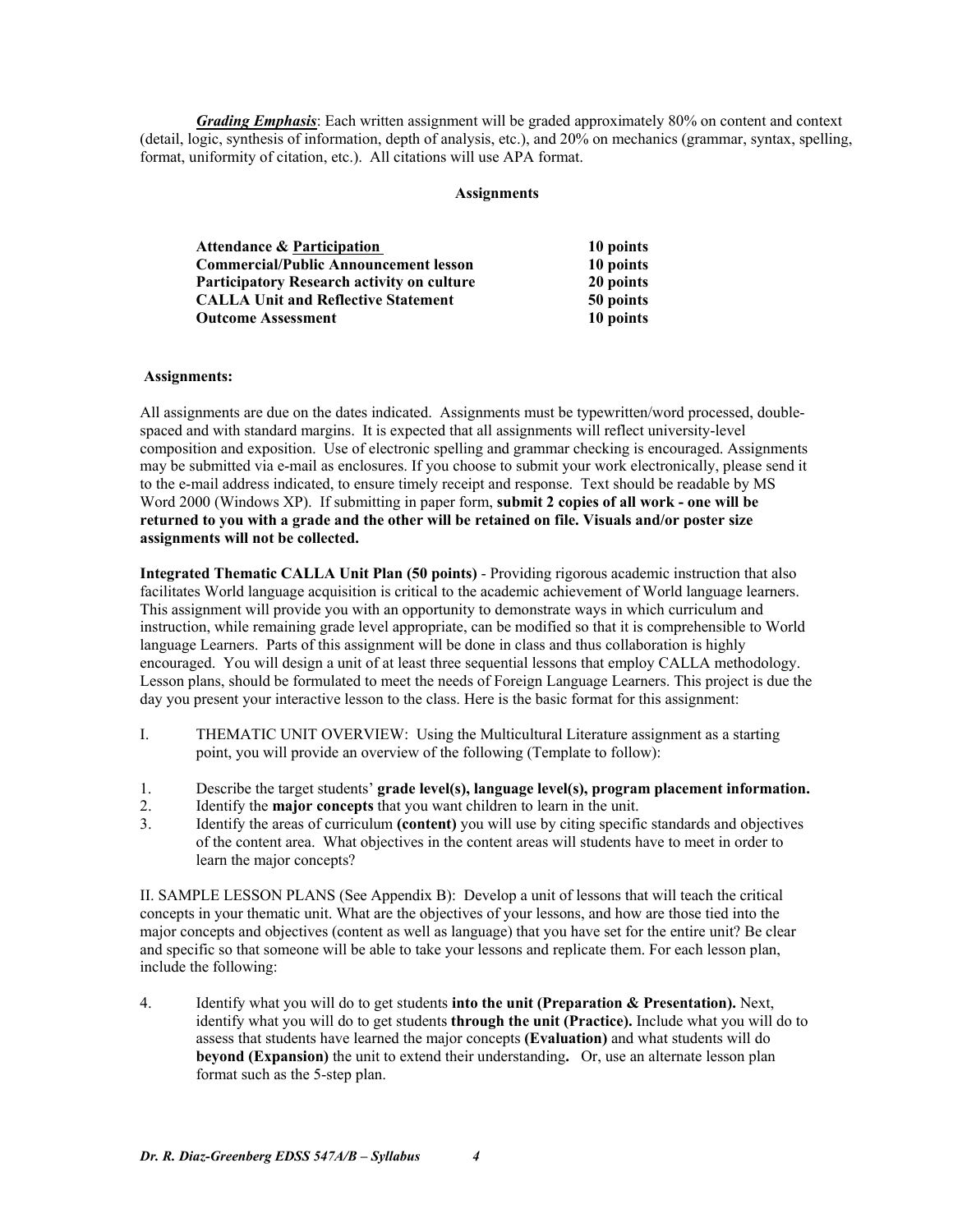- 5. Identify the **language and, separately, the content objectives objectives**, using the appropriate English Language Development standards. What language will the students use to learn the major concepts? What language objectives are your unit and lessons are targeting? State these clearly.
- 6. Identify the **scaffolding strategies** you have chosen to help students learn the major concepts. Be aware that students must also learn the strategies and be able to make them a part of their learning repertoire. Give **specific reasons** for choosing the scaffolding strategies you are using, that is, how these strategies build scaffolds to learning. Remember that English Only students will usually need only **one** scaffold, whereas English learners may need **more than one scaffold** depending on their schemata and level of language development in both languages. Use content learned in your other courses or your classroom practice to support your **rationale.**
- 7. Be sure to include an authentic **assessment** in your unit (summative or formative is fine). How will you assess that ELD students have met the objectives of the unit and the lessons? That is, how will students demonstrate understanding and how will you know they have understood? Have you developed a **rubric** and a clear description of what the various degrees of that rubric mean?

## III. APPENDICES:

- 8. Include a **resources list,** a bibliography of all materials used, such as books, art prints, CD's, computer software, videos, etc.
- 9. The unit must also contain a **reflection.** What have you learned from the development of these lessons? If you have had the opportunity to implement any part of your unit, be sure to include reflections on the implementation as well as student samples, if available.

 Your may do a computer technology project, if that is the medium in which you wish to present your project. Check with me as to the programs you are using. For example, you can provide a videotaped version of one or more lessons in your unit, either with children in schools, or with student-aged neighbors/family acting as your students. Or, the class presentation itself can be videotaped. One person can do this – videotape a lesson or the presentation -- instead of writing a lesson plan and participating otherwise in the presentation. The person opting to do this needs to obtain waivers from all students being filmed (see me for waiver form), and be responsible for any editing using e.g., movie in the lab, if necessary, and providing me with a copy of the film. Video cameras are available for checkout in the media library.

The following are questions that will help you plan the unit, and also complete the reflective section of the unit:

♦ Does each lesson take into consideration the various language proficiency levels of language of the students?

♦ Are the objectives conceptually clear and tied to your instructional and learning strategies?

♦ Does instruction in each lesson use visuals, manipulative, realia, drama and scaffolding techniques that would facilitate understanding?

♦ Do the learning strategies incorporate group collaboration, cooperative learning activities, peer assistance, or other work group techniques?

- ♦ Is the content or subject matter in the lesson challenging ?
- ♦ Does the lesson incorporate the culture, lived experiences, and if possible, the language of the students?
- ♦ How are the parents and community integrated into the unit?
- ♦ How does the lesson try to incorporate the 7 Intelligences and/or multiple modalities?
- ♦ Does your assessment directly measure your objectives in a conceptually clear manner?

**Presentation of CALLA Unit** - You will choose the mini- template and one lesson from your instructional unit to present to the class. For the purpose of this lesson, the class will become your students so be sure to let them know what grade level and other characteristics they have for the duration of the lesson (e.g., native language, length of time in the country). Be sure that the lesson is interactive. This means that the class (your "students") needs to actively participate in your presentation. You will have approximately one-half hour (this includes time for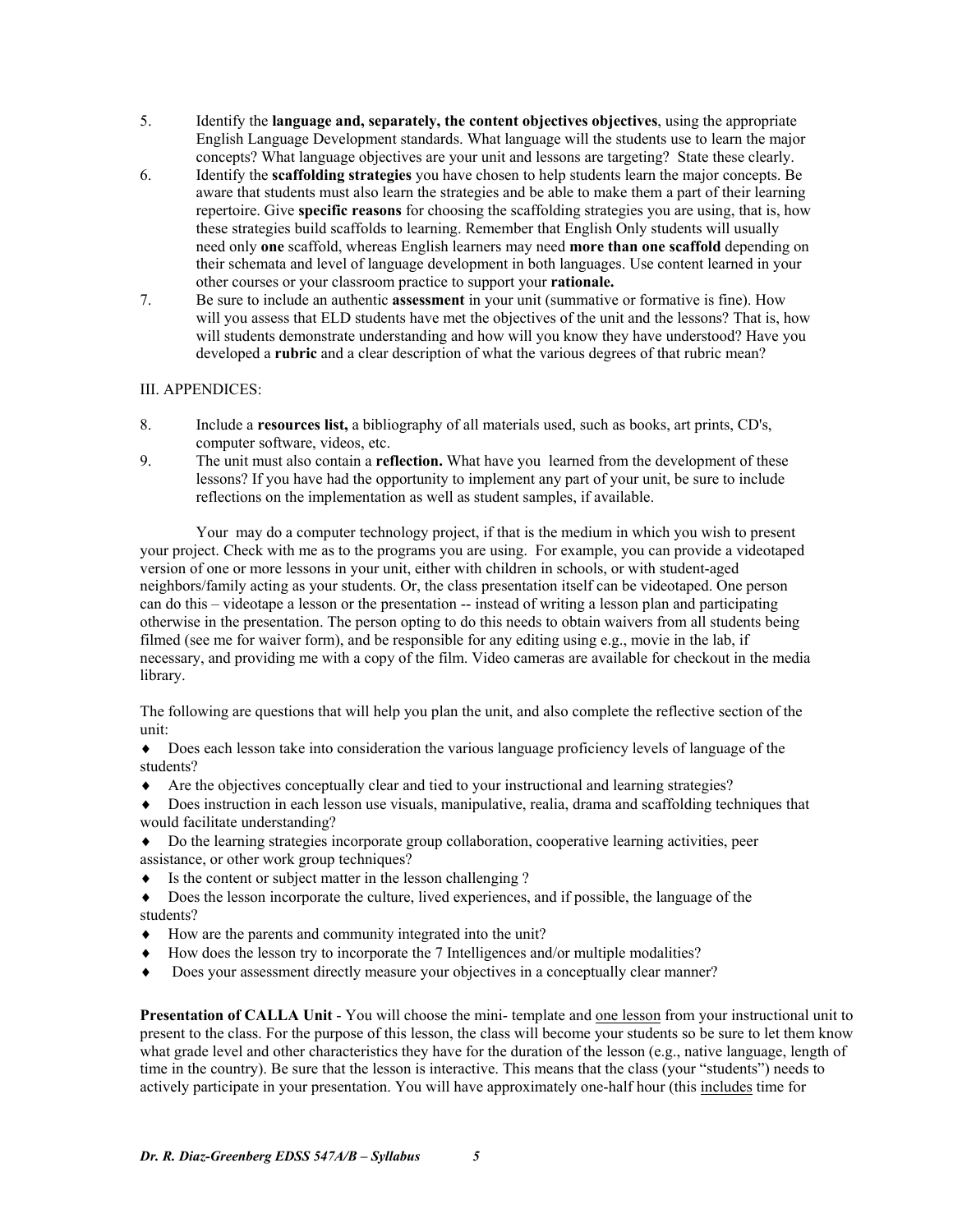questions and comments). If you have had the opportunity to implement the unit, you may discuss the process and outcomes

## TPE Reflective Statements

Even though we are referencing and seeking to understand several TPEs in this course, you are specifically responsible for writing a reflective statement for certain TPEs.Each assigned reflection should be primarily based on your CALLA lesson plan. The reflection should be approximately 250-350 words (the goal is to be succinct not to count words) and focus on a description, analysis, reflection sequence. You must attach your CALLA lesson plan as an artifact to support your ideas in the reflection for the reflective statements . You may attach other artifacts which also support your ideas. The same artifact may appear in multiple TPE reflections. When you submit each TPE reflection, you will receive feedback from me.

Each TPE reflective statement must include:

- 1. a description of the teacher candidate's learning with respect to the specific TPE being addressed
- 2. an analysis of how the attached artifact(s) is (are) evidence of that learning

a reflection describing personal significance of this learning and/or next steps in the journey toward

## **2. Commercial/Public Announcement lesson: Details to follow**

## **3. Participatory Research activity on culture: Details to follow**

## **4. Outcome Assessment (Critical Assessment Task)**

- This is your opportunity to examine your own learning. In 3-5 pages, you will:
- 1. describe your understanding of social justice, service-learning, and the teaching of World Languages;
- 2. discuss what you learned in the class that contributed to your understanding of the above mentioned items;
- 3. and discuss how your understanding of them will shape your attitudes, disposition, and demonstrated behaviors as a future teacher.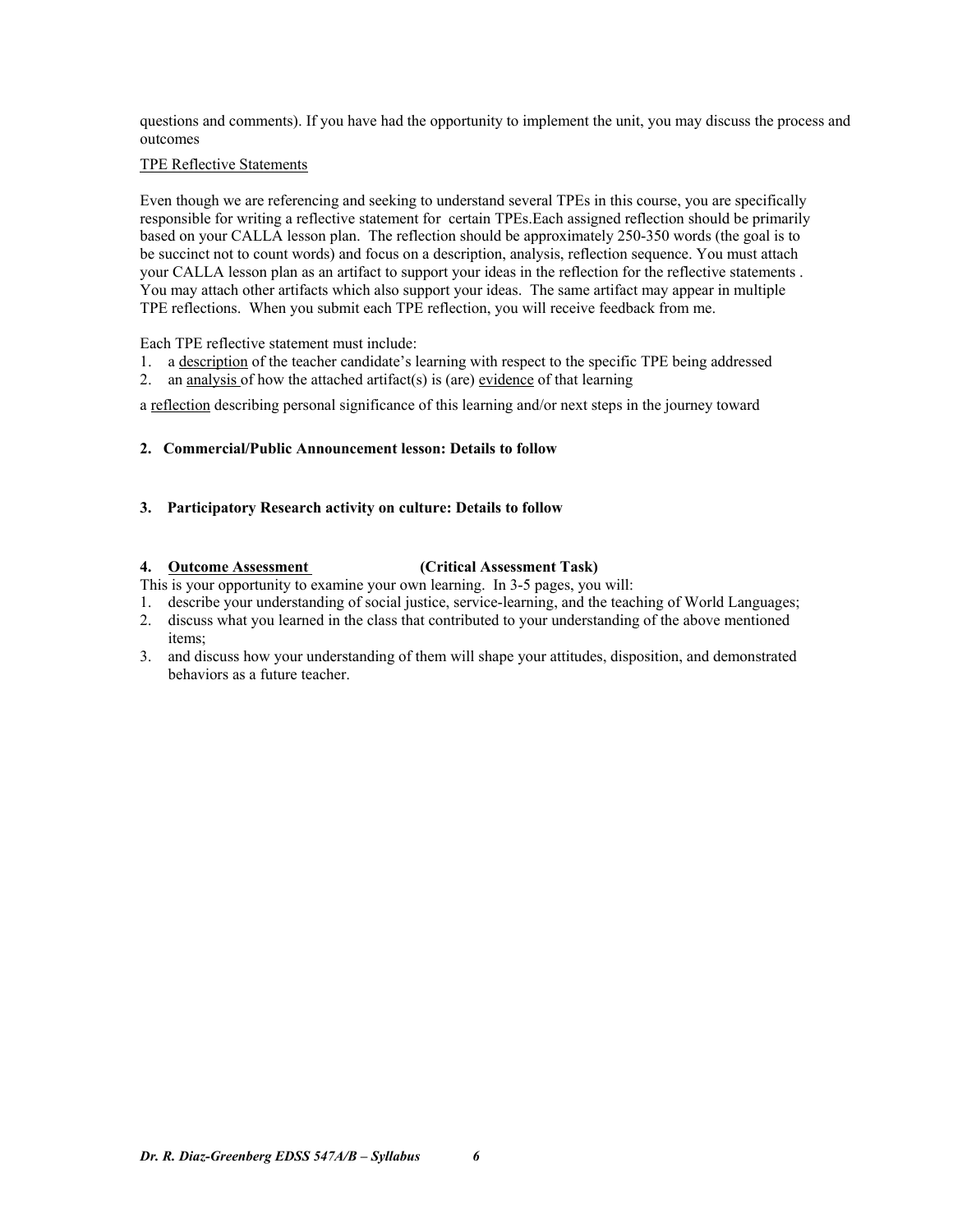# **CALLA MINI UNIT TEMPLATE (Appendix A)**

Dr. Rosario Díaz-Greenberg

**TITLE:** 

**Language Level:** 

| Placement:<br><b>Major Concepts:</b>                   |
|--------------------------------------------------------|
| 1.                                                     |
| 2.                                                     |
| <b>Rationale:</b>                                      |
|                                                        |
| <b>Literature Objectives:</b>                          |
|                                                        |
| <b>Language Objectives:</b>                            |
| <b>BOOKS:</b>                                          |
|                                                        |
| $\mathbf{1}$<br>$\overline{2}$                         |
| $\overline{\mathbf{3}}$<br><b>Learning Strategies:</b> |
|                                                        |
| Metacognitive:                                         |
| Cognitive:                                             |
| <b>Social Affective</b>                                |
| <b>STANDARDS</b>                                       |

**Brief overview of books/time of the year to be used/connections between books**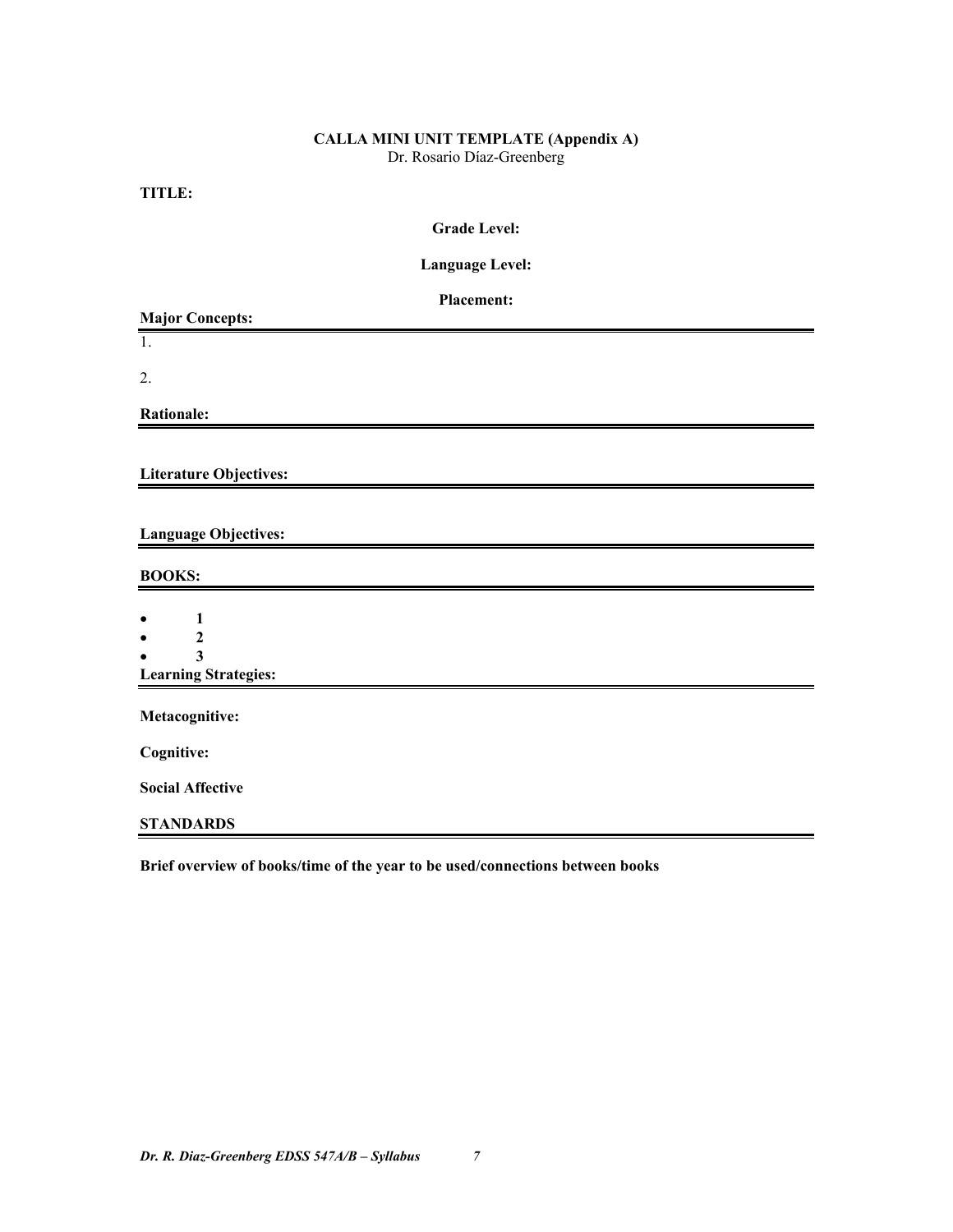## **CALLA LESSON PLAN SEQUENCE (CH. 5)**

**Preparation:** This stage requires activation of prior knowledge by finding out what the students already know and how they have been taught to approach the specific task. The students are told what the objectives of the unit are, and what is expected of them.

**Activities** should include: brainstorming, making graphic organizers, demonstrating how to do the project, role playing and prediction.

**Presentation:** The material to be covered needs to be presented in a variety of ways to address different learning styles. A positive approach is necessary to foster self-esteem and autonomy. Questioning is essential to encourage students in formulating questions for clarification purposes.

**Activities:** Questioning techniques, selective attention to key concepts, elaboration and inference to help comprehension.

**Practice:** During this stage students need to engage in interactive learning. Hands-on and exploration are essential.

**Activities:** Cooperative learning activities, Reciprocal teaching, brainstorming, organizational planning, and problem posing techniques.

**Evaluation:** This stage stresses self-evaluation through specific techniques. The teacher needs to provide samples of record-keeping activities to direct the process.

**Activities:** Summarizing, verifying previously made predictions, Self-check and correct, chart progress through learning log, cumulative check list on items covered, and self-reflection on progress made.

**Expansion:** In this stage the teacher incorporates class and home activities that build on previous knowledge and integrate newly acquired skills and information into existing concepts. Reflection is essential to connect past concepts with new information. Revision and re-creation of knowledge is also crucial at this point. Application of new knowledge into real life situation should be encouraged. **Activities:** Systematic inquiry, reflection techniques, and discussion.

**Course Outline (Timeline Subject to Change pending "Teachable" Moments)** The instructor reserves the rights to add, delete, and modify the reading assignments listed below.

| Date      | Topic                                                                 | <b>Assignment</b>                                    |
|-----------|-----------------------------------------------------------------------|------------------------------------------------------|
| Session 1 | Introduction / Overview of topics/Recap of 547A/<br>Summary           | Ch.1, 2 and 3 Summaries to be sent via e-mail        |
| Session 2 | Developing Oral and Written Communication in<br>an Interactive Manner | Ch 6,7, 8, and 9 Summaries to be sent via e-<br>mail |
| Session 3 | Addressing diversity<br>Assessment of language performance            | Ch 10-11 Summaries to be sent via e-mail             |
| Session 4 | Using Technology in the FL classroom                                  | Ch <sub>12</sub>                                     |
| Session 5 | <b>Presentation of Lessons</b>                                        |                                                      |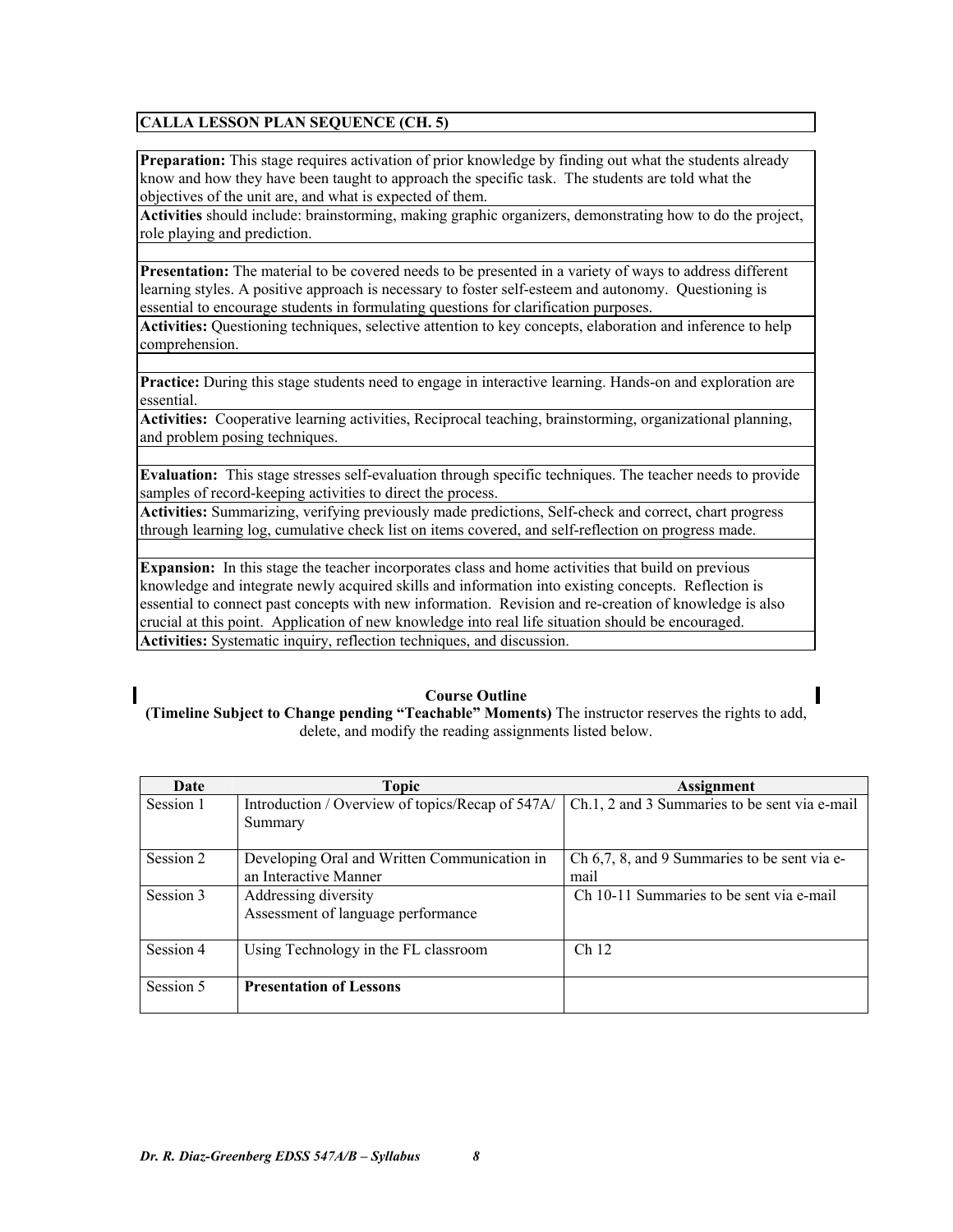## **Infused Competencies**

#### **Authorization to Teach English Learners**

The credential program at CSUSM has been specifically designed to prepare teachers for the diversity of languages often encountered in California public school classrooms. The authorization to teach English learners is met through the infusion of content and experiences within the credential program, as well as additional coursework. Students successfully completing this program receive a credential with authorization to teach English learners. (Approved by the CCTC in SB 2042 Programs Standards, August, 2002).

## **Teacher Performance Expectation (TPE) Competencies**

The course objectives, assignments, and assessments have been aligned with the CTC standards for Single Subject Credential. This course is designed to help teachers seeking a California teaching credential to develop the skills, knowledge, and attitudes necessary to assist schools and district in implementing effective programs for all students. The successful candidate will be able to merge theory and practice in order to realize a comprehensive and extensive educational program for all students. You will be required to formally address the following TPEs in this course:

#### **Primary Emphasis**

TPE 1b-Subject Specific Pedagogical Skills for SS Teaching Assignment TPE 3- Interpretation and Use of Assessments TPE 4- Making Content Accessible TPE 6c-Developmentally Appropriate Practices in Grades 9-12 TPE 6d-Developmentally Appropriate Practices for Special Education TPE 9- Instuctional Planning TPE10- Instructional Time

#### **Secondary Emphasis:**

TPE 2- Monitoring Student Learning During Instruction TPE 5- Student Engagement TPE 7- Teaching English Learners TPE11- Social Environment TPE12- Professional, Legal, and Ethical Obligation TPE14 – Educational Technology TPE15 Social Justice and Equity

## **GENERAL CONSIDERATIONS**

## **Outcomes and Standards**

The context for, and scope of this course is aligned with standards for the Cross-cultural Language and Academic Development (CLAD) endorsement, as articulated by the California Commission on Teacher Credentialing (CTC), and as approved by the faculty of the College of Education in development of the program approval documents. (Note: As of 2002, the CLAD competencies are collectively referred to as an *Authorization to Teach English Learners*.) Further consideration has been given to the alignment of standards for multicultural education as articulated by the National Council for Accreditation of Teacher Education (NCATE), the Interstate New Teacher Assessment and Support Consortium (INTASC), and the National Board for Professional Teaching Standards (NBPTS). Emphasis is placed on learning outcomes (what you know and can demonstrate) rather than on inputs (putting in "seat time", meeting minimum criteria for assignments, checking off tasks and activities), and how these outcomes correspond to your potential to enhance student learning as a new teacher.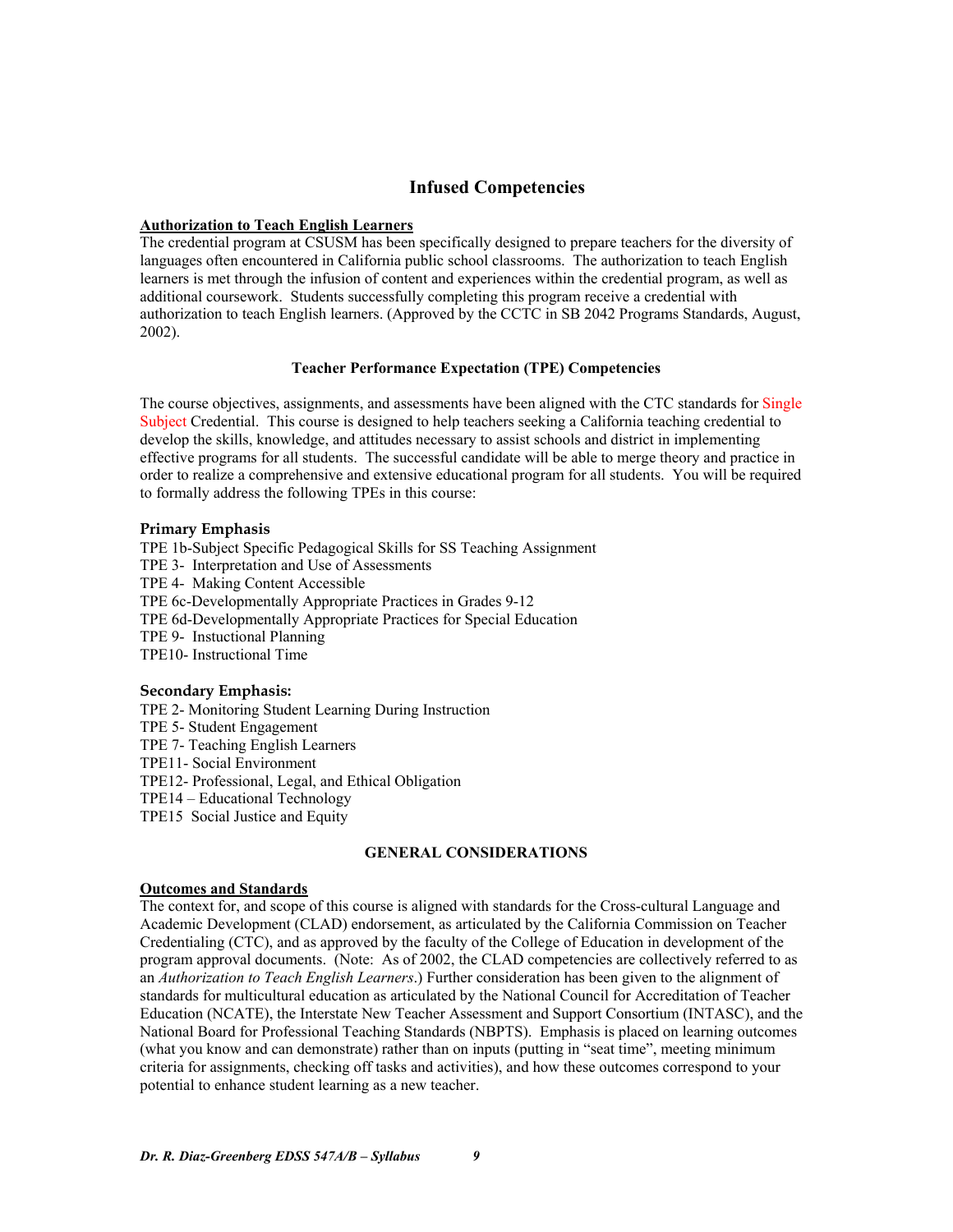## **Ability**

Every student has the right to equitable educational consideration and appropriate accommodation. Students having differing ability (mobility, sight, hearing, documented learning challenges, first language/English as a second language) are requested to contact the professor at the earliest opportunity. Every effort will be made to accommodate special need. Students are reminded of the availability of Disabled Student Services, the Writing Center, technology assistance in the computer labs, and other student support services available as part of reasonable accommodation for special needs students.

## **Academic Honesty**

"Students will be expected to adhere to standards of academic honesty and integrity, as outlined in the Student Academic Honesty Policy. All written work and oral assignments must be original work. All ideas/materials that are borrowed from other sources must have appropriate references to the original sources. Any quoted material should give credit to the source and be punctuated with quotation marks.

Students are responsible for honest completion of their work including examinations. There will be no tolerance for infractions. If you believe there has been an infraction by someone in the class, please bring it to the instructor's attention. The instructor reserves the right to discipline any student for academic dishonesty in accordance with the general rules and regulations of the university. Disciplinary action may include the lowering of grades and/or the assignment of a failing grade for an exam, assignment, or the class as a whole."

## **Appeals**

Every student has the right to appeal grades, or appeal for redress of grievances incurred in the context of any class. Disputes may be resolved informally with the professor, or through the formal grades appeal process. For the latter, consult Dr. Kelly, Associate Dean.

## **Students with Disabilities Requiring Reasonable Accommodations.**

Students must be approved for services by providing appropriate and recent documentation to the Office of Disabled Student Services Office (DSS). This office is located in Craven Hall 5205,and can be contacted by phone at (760) 750-4905, or TTY (760) 750-4909. Students authorized by DSS to receive reasonable accommodations should meet with their instructor during office hours or, in order to ensure confidentiality, in a more private setting.

## **University Writing Requirement**

Every course at CSUSM must have a writing requirement of at least 2500 words(approximately 10 pages) which can be administered in a variety of ways. In order to comply with it, students must turn in an interactive journal, class reflections, TPE reflections and other pertinent written assignments.

## **Technology**

This course infuses technology competencies to prepare our candidates to use technologies, emphasizing their use in both teaching practice and student learning. Candidates are expected to use technology professional practice, as well as researching the topics discussed in this course. Additional uses of technology will be discussed in class and emphasized in the course reader.

The Governance Community of the College of Education adopted the following policy on 12/19/97:

## **NOTES**

Students must meet the attendance requirements for the grade described. Attendance is a prerequisite for earning a particular grade: One absence  $=A$ , two absences  $= B$ , three absences  $= C$ .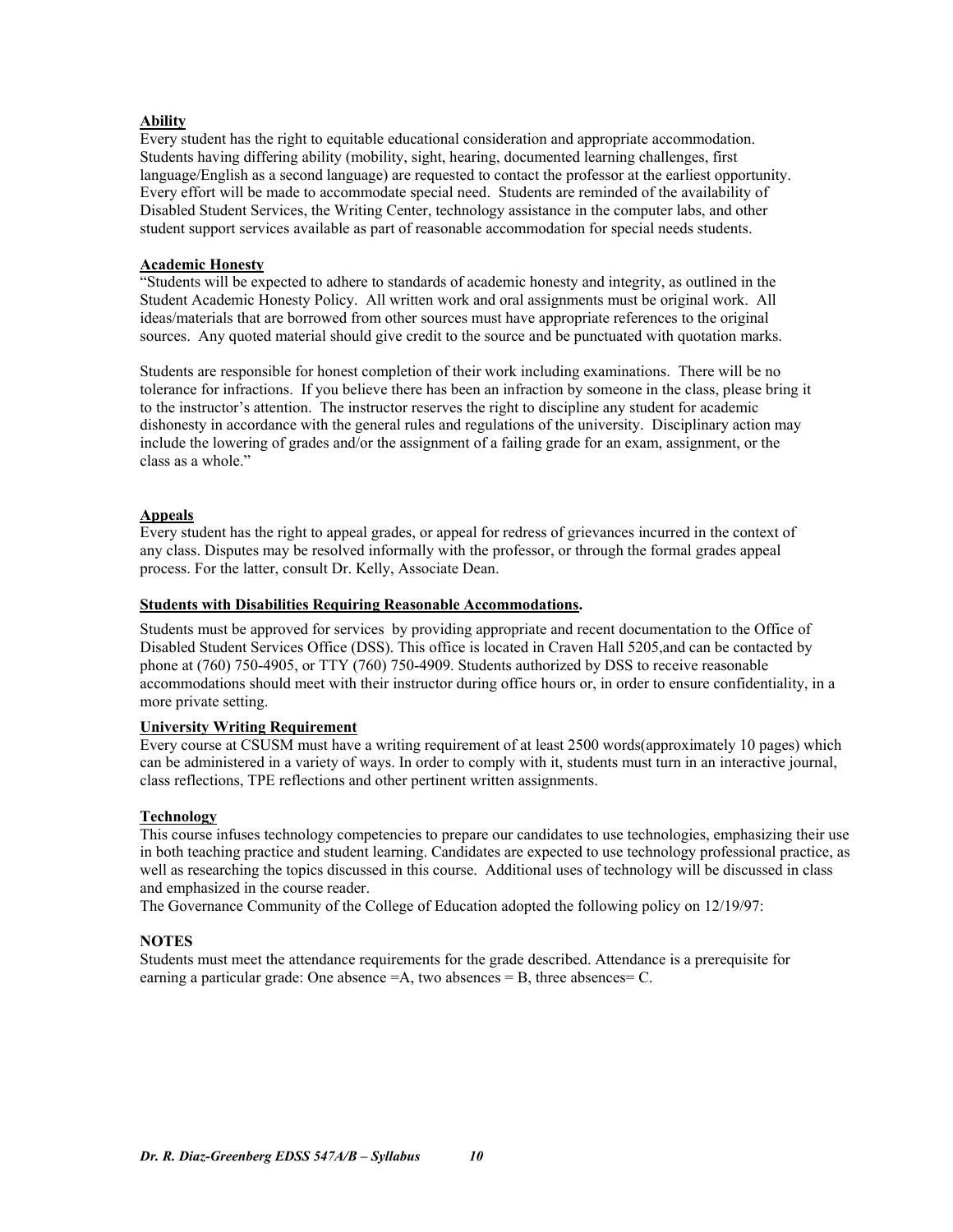Due to the dynamic and interactive nature of courses in the College of Education, all students are expected to attend all classes and participate actively. At a minimum, students must attend more than 80% of class time, or s/he **may not receive a passing grade** for the course at the discretion of the instructor. Individual instructors may adopt more stringent attendance requirements. If two class sessions are missed, or if the student is late (or leaves early) more than three sessions, s/he cannot receive a grade of "A." If three class sessions are missed, the highest possible grade that can be earned is a "C+." If extenuating circumstances occur, the student should contact the instructor as soon as possible to make appropriate arrangements. The course deals with complex material processed in a variety of ways. Structured interactions, group processes, oral presentations, guided discussion of readings, and self-disclosure exercises are the norm. **Students are expected to have read assigned materials by the date indicated in the syllabus, and should be prepared to discuss readings individually or in variously structured groups.** The degree of your engagement in these processes forms the basis for points assigned. Due to the fast paced and highly interactive nature of the course, regular attendance and full participation are expected: teaching and learning is difficult (if not impossible) if one is not present for and engaged in the process. Therefore, College Policy is amplified as follows: 1. Missing more than 1 class meetings will result in the reduction of one letter grade. (1 absence = A; 2 absences = B; 3 absences = C+) 2. Arriving late or leaving early on more than two occasions will result in the reduction of one letter grade. 3. Illness and emergency circumstances will be negotiated on a case-by-case basis. Students are expected to establish appropriate personal, academic and career-ladder priorities. These measures should not be considered punitive. Rather, they should be viewed as taking appropriate individual responsibility for one's own learning in a democratic, collaborative and reciprocal-learning environment. (*Adopted by the COE Governance Community, December, 1997*).

#### **Grading Rubric:**

## **"A" Students**

- 1. Demonstrate serious commitment to their learning, making full use of the learning opportunities available and searching out the implications of their learning for future use.
- 2. Complete all assignments thoroughly and thoughtfully, receiving 3.5-4.0 average on all assignments.
- 3. Make insightful connections between all assignments and their developing overall understanding of social studies concepts; they continually question and examine assumptions in a genuine spirit of inquiry.
- 4. Students show high level achievement of course goals.

#### **"B" Students**

- 1. Simply comply with the course requirements and expectations.
- 2. Complete all assignments, usually thoroughly and thoughtfully, receiving 2.7 -3.4 average on all assignments.
- 3. Usually connect assignments to their developing overall understanding of social studies concepts; may be satisfied with accepting their learning as it is received without deeply examining assumptions or seeking a higher level of understanding of the implications.
- 4. Students show reasonable achievement of course goals.

## **"C" Students**

- 1. Demonstrate an inconsistent level of compliance to course requirements and expectations.
- 2. Complete all assignments with limited thoroughness and thoughtfulness, receiving 1.7-2.6 average on all assignments.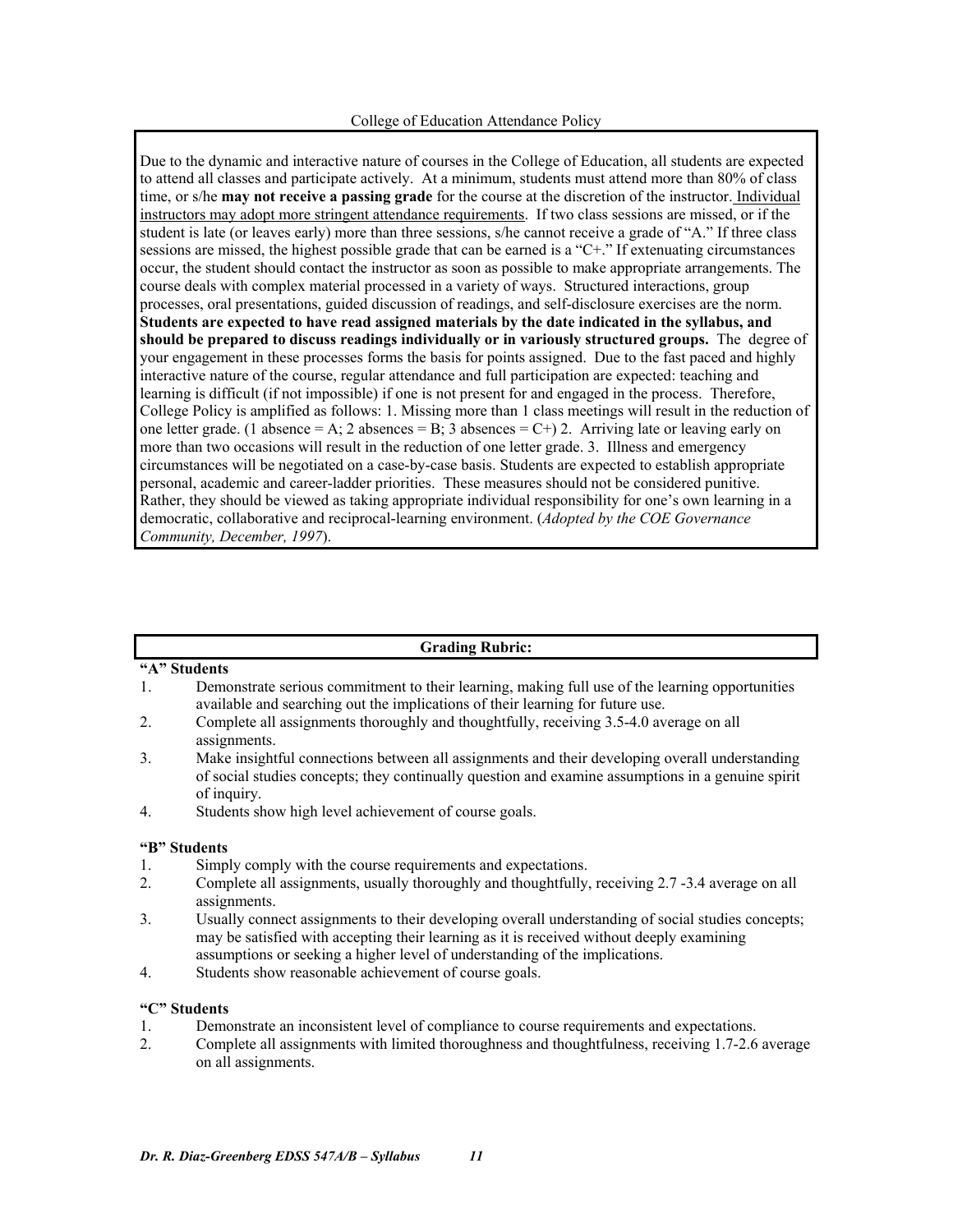- 3. Make limited connections between assignments and their developing overall understanding of social studies concepts; may not be open to examining assumptions or implications and may actually dismiss the importance of the understanding of social studies concepts.
- 4. Attempt, but show limited progress in achieving course goals.

## **"D/F" Students**

Fail to meet the minimum requirements of a C. The specific grade will be determined based on a rate of assignment completion, attendance, etc.

## **NOTES**

Because this course is part of an accredited program that leads to professional certification, students are expected to demonstrate behavior consistent with a professional career. In particular students must:

- 1. Attend all class meetings. More than one absence will lower your grade in the following manner: the final grade will drop by one-third letter for every absence. The College of Education Attendance Policy (stated on page 7) will be followed. Serious illness or other emergencies will be evaluated on a case by case basis. If you will miss a class session*,* please notify the instructor in writing (email) as soon as possible.
- 2. Arrive on time just as you would at a school site. Late arrivals to and early departures from class **will alter the final grade**.
- 3. Prepare carefully for class. Be ready to discuss readings and assignments thoughtfully. All voices are valued in our classroom community. Please be sure we get to hear your thoughts on the topics we cover.
- 4. Complete all assignments on time. Late assignments will receive a 20% reduction in points for each day late. Occasionally a student may be asked to revise an assignment. If so, the revised work must be submitted no later than one week after it was returned and may not be eligible for full credit. If you are absent when an assignment is due, you may submit the work via email (except for Physical Model) so that it is not counted late. Receipt of the assignment will be returned by the instructor (please request return receipt from your toolbar)
- 4. Interact professionally and collaborate responsibly with your colleagues. Teacher education is a professional preparation program and students will be expected to adhere to standards of dependability, academic honesty and writing achievement.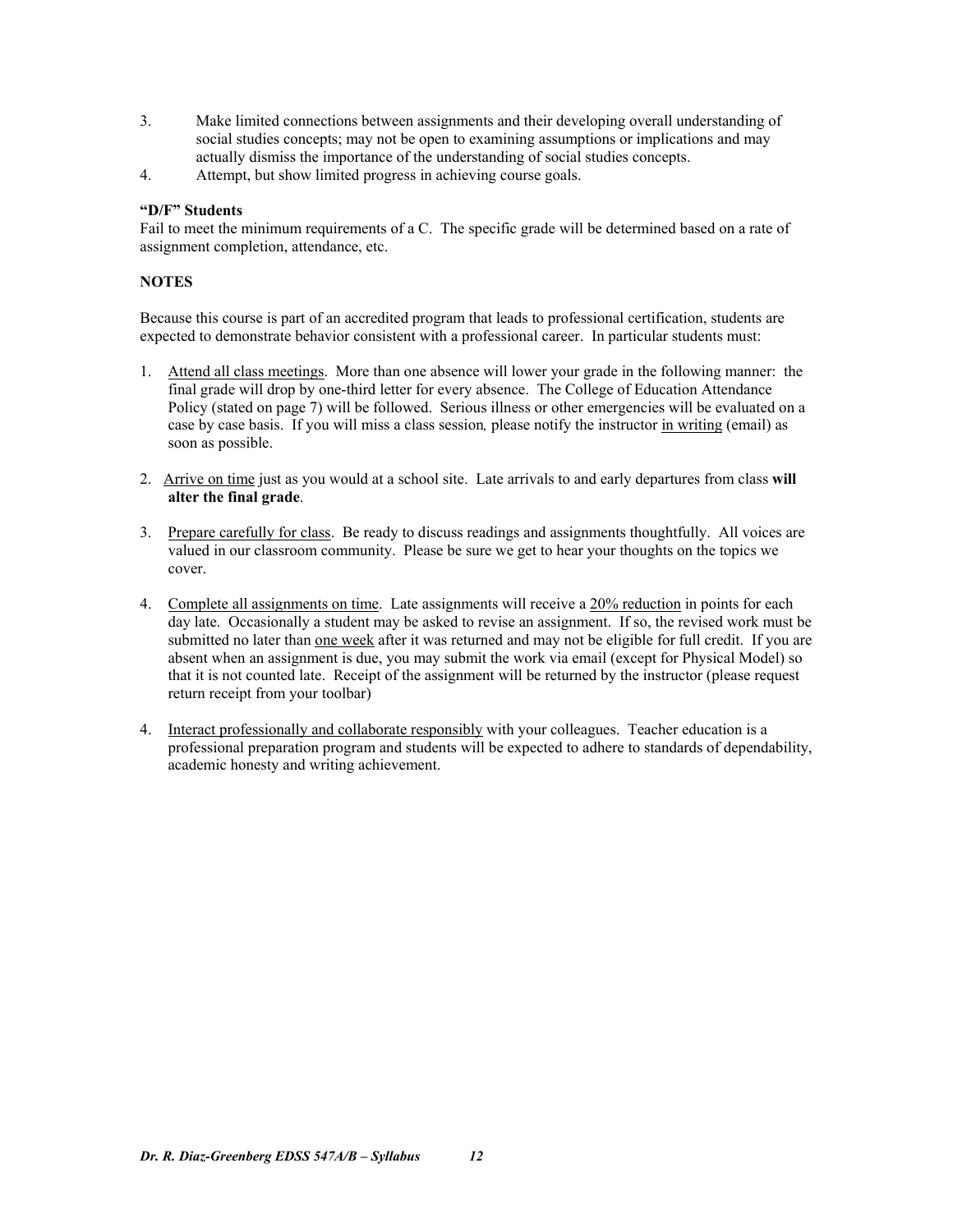|                                | <u>i foiessiohansill/Dispositions Kudfit</u><br><b>Excellent 4</b>                                                                                                                                                                                                                                                                                               | <b>Acceptable 3</b>                                                                                                                                                                                                                                       | <b>Unacceptable 1-2</b>                                                                                                                                                                                                            | <b>Score</b> |
|--------------------------------|------------------------------------------------------------------------------------------------------------------------------------------------------------------------------------------------------------------------------------------------------------------------------------------------------------------------------------------------------------------|-----------------------------------------------------------------------------------------------------------------------------------------------------------------------------------------------------------------------------------------------------------|------------------------------------------------------------------------------------------------------------------------------------------------------------------------------------------------------------------------------------|--------------|
| Attitude                       | Consistently displays a<br>positive attitude. May<br>offer constructive<br>criticism and include<br>alternatives that show<br>initiative.                                                                                                                                                                                                                        | Displays a positive attitude.<br>May offer constructive<br>criticism and include<br>alternatives that show<br>initiative.                                                                                                                                 | Seldom has a positive<br>attitude. Often is critical.<br>Does not offer alternative<br>solutions to criticism.                                                                                                                     |              |
| Participation                  | Attends every class,<br>always on time and<br>well prepared, never<br>leaves early. Gives<br>closest attention to<br>class activities and<br>speakers.                                                                                                                                                                                                           | Attends every class, on time<br>and prepared, never leaves<br>early. Gives most attention<br>to class activities and<br>speakers.                                                                                                                         | Is not always ready when<br>class time begins. Doesn't<br>give full attention in class;<br>sometimes talks when<br>others are speaking.                                                                                            |              |
| Professionalism                | Consistently behaves,<br>talks and works in a<br>professional manner,<br>regardless of task/topic.                                                                                                                                                                                                                                                               | Most of the time, behaves,<br>talks and works in a<br>professional manner,<br>regardless of task or topic.                                                                                                                                                | Seldom behaves, talks,<br>and works in a<br>professional manner,<br>regardless of task or topic.                                                                                                                                   |              |
| Collaboration                  | Consistently listens to,<br>shares with, and<br>supports the efforts of<br>others. Tries to keep<br>people working well<br>together.                                                                                                                                                                                                                             | Most of the time listens to,<br>shares with, and supports<br>the efforts of others, but<br>sometimes is not a good<br>team member.                                                                                                                        | Rarely listens to, shares<br>with, or supports the<br>efforts of others. Is often<br>not a good team member.                                                                                                                       |              |
| Contributions                  | Consistently provides<br>useful ideas; always<br>stays focused on the<br>task. Exhibits a lot of<br>effort and valuable<br>contributions.                                                                                                                                                                                                                        | Most of the time provides<br>useful ideas; stays focused<br>most of the time. A<br>satisfactory group member<br>who does what is required.                                                                                                                | Rarely provides useful<br>ideas; not always focused.<br>Reluctant to participate.<br>Lets other take charge.                                                                                                                       |              |
| Disposition<br>toward teaching | Consistently<br>demonstrates concern<br>in learning to teach all<br>children. Always<br>demonstrates strong<br>commitment toward<br>developing (a) an<br>understanding of<br>children, (b) teaching<br>strategies, and (c)<br>knowledge of the CA<br>Standards for the<br><b>Teaching Profession</b><br>(CSTP) and Teacher<br>Performance<br>Expectations (TPE). | Most of the time<br>demonstrates concern in<br>learning to teach all<br>children. Often<br>demonstrates commitment<br>toward developing (a) an<br>understanding of children,<br>(b) teaching strategies, and<br>(c) knowledge of the<br>CSTP's and TPE's. | Rarely shows concern in<br>learning to teach all<br>children. Rarely<br>demonstrates commitment<br>toward developing (a) an<br>understanding of children,<br>(b) teaching strategies,<br>and (c) knowledge of<br>CSTP's and TPE's. |              |
| Leadership                     | Shows strength through<br>leadership in different<br>class activities                                                                                                                                                                                                                                                                                            | Effectively participates and<br>contributes, but rarely<br>shows leadership qualities.                                                                                                                                                                    | Does not show leadership<br>in any area of class.                                                                                                                                                                                  |              |

# **Professionalism/Dispositions Rubric**